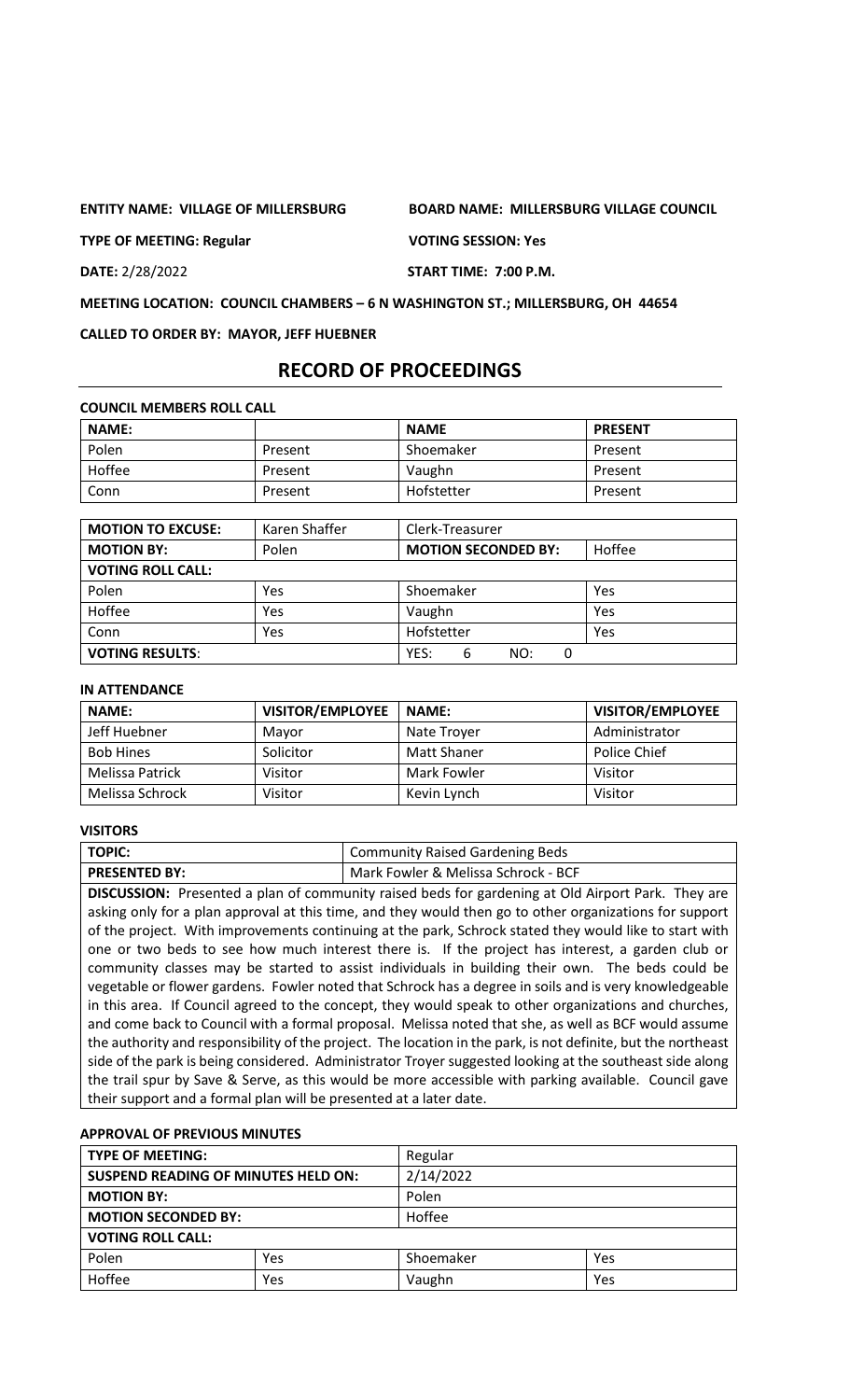| Conn                               | Yes | Hofstetter |   |     |   | Yes |
|------------------------------------|-----|------------|---|-----|---|-----|
| <b>VOTING RESULTS:</b>             |     | YES:       | 6 | NO: | 0 |     |
| <b>MOTION TO APPROVE BY:</b>       |     | Shoemaker  |   |     |   |     |
| <b>MOTION SECONDED BY:</b><br>Conn |     |            |   |     |   |     |
| <b>VOTING ROLL CALL:</b>           |     |            |   |     |   |     |
| Shoemaker                          | Yes | Hoffee     |   |     |   | Yes |
| Conn                               | Yes | Vaughn     |   |     |   | Yes |
| Polen                              | Yes | Hofstetter |   |     |   | Yes |
| <b>VOTING RESULTS:</b>             |     | YES:       | 6 | NO: | 0 |     |

### **APPROVAL OF BILLS**

| <b>BILL RESOLUTION 2021-06</b> | <b>Bills</b> | \$133877.16 | Payroll       | \$55586.63 | Total | \$189463.79 |
|--------------------------------|--------------|-------------|---------------|------------|-------|-------------|
| <b>MOTION BY:</b>              |              |             | Conn          |            |       |             |
| <b>MOTION SECONDED BY:</b>     |              |             | Vaughn        |            |       |             |
| <b>VOTING ROLL CALL:</b>       |              |             |               |            |       |             |
| Conn                           | Yes          |             | Hoffee        |            |       | Yes         |
| Vaughn                         | Yes          |             | Shoemaker     |            |       | Yes         |
| Polen                          | Yes          |             | Hofstetter    |            |       | Yes         |
| <b>VOTING RESULTS:</b>         |              | YES:        | 6<br>NO:<br>0 |            |       |             |

### **DEPARTMENT HEAD/OFFICIAL REPORT**

| <b>DEPARTMENT:</b>            | <b>POLICE DEPARTMENT</b> |
|-------------------------------|--------------------------|
| <b>REPRESENTATIVE'S NAME:</b> | <b>CHIEF MATT SHANER</b> |
|                               |                          |

**Resignation:** Informed Council Patrolman Connor Bailey submitted his resignation on February 21. His last day of employment is March 7, 2022. Motion made by Polen to accept his resignation. Seconded by Hofstetter. Upon roll call, motion carried with Polen, Hofstetter, Vaughn, Conn, Shoemaker, and Vaughn voting aye.

**New Hire:** Recommended Council hire Morgan Newman as a patrolman effective March 12, 2022. Newman is from Kettering and currently is employed as a hospital security officer. He attended the police academy in Xenia, is in the National Guard and had served stateside and overseas. Motion made by Conn to hire Morgan Newman. Seconded by Hoffee. Upon roll call, motion carried with Conn, Hoffee, Shoemaker, Hofstetter, Polen, and Vaughn voting aye.

| DEPARTMENT:                   | <b>ADMINISTRATION</b>                                                                                                                                                                                                           |
|-------------------------------|---------------------------------------------------------------------------------------------------------------------------------------------------------------------------------------------------------------------------------|
| <b>REPRESENTATIVE'S NAME:</b> | <b>ADMINISTRATOR NATE TROYER</b>                                                                                                                                                                                                |
|                               | $\sim$ . The contract of the contract of the contract of the contract of the contract of the contract of the contract of the contract of the contract of the contract of the contract of the contract of the contract of the co |

**DRB & P&Z Commission:** Informed Council DRB will review COA applications from H15 Ministries for a roof re-frame/extension at 24 E. Jackson and signage for Troyer's Sweet Shoppe at 4 E. Jackson.

P&Z will review a variance application for Troyer's Sweet Shoppe signage and final site plan review of Phase One for Trails Edge Estates development.

**Resurfacing/Sidewalk Projects:** Informed Council SJL was in town to get measurements for the manhole adjustments that will be included in the resurfacing contract. The resurfacing project will go out to bid soon. Hofstetter asked that any remaining funds be used for crack sealing in parking lots. Troyer indicated he would like to see that, as well as areas of S. Washington St. He is checking into a micro surfacing (sealing coat) that has more aggregate mixed in. Wooster has utilized this process and has had success.

**ODOT TAP Project** Informed Council we are working through right-of-way acquisitions at this time. In the next 3-4 weeks the r/w consultant should be presenting findings to affected property owners and working towards agreements for temporary and permanent r/w needs. Letters will go out to affected property owners soon.

**163 & 187 N. Crawford Street Demolitions**

No update, awaiting notification if funding was successful.

**Council Chambers A/V**

No update, awaiting equipment

## **Dump Truck Replacement**

Informed Council work continues on the specifications of the new truck. At this point we don't have a recommendation, but hope to have a presentation by the next meeting.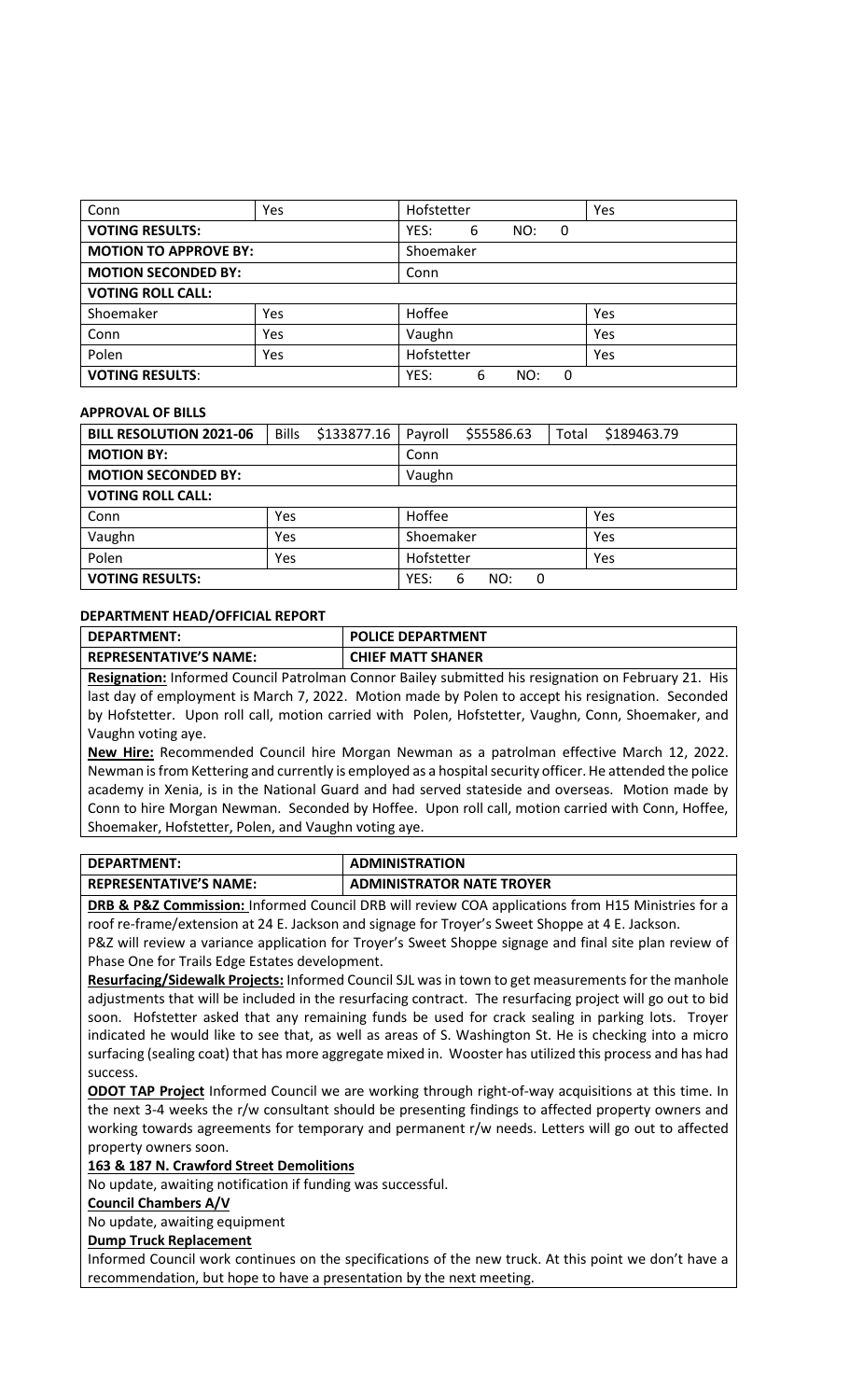**Spring Clean-up Day:** Informed Council he was contacted by Kimble about scheduling a spring clean-up day. Troyer suggested a Saturday after Easter. Council agreed on April 23 to hold the event. **Executive Session:** Informed Council he had an item for executive session regarding the Acquisition of Property

| <b>DEPARTMENT:</b>                                                                                                | LEGAL                         |  |  |
|-------------------------------------------------------------------------------------------------------------------|-------------------------------|--|--|
| <b>REPRESENTATIVE'S NAME:</b>                                                                                     | <b>SOLICITOR ROBERT HINES</b> |  |  |
| <b>Quiet Title Action:</b> Informed Council the quiet title action of the parking lot across from the Post Office |                               |  |  |
| is complete.                                                                                                      |                               |  |  |

**Executive Session:** Informed Council he had an item for executive session regarding personnel.

## **LEGISLATION**

| <b>NUMBER: Resolution 2022-03</b><br>Mayor Huebner read by title only.                            |            |             |              |     |  |
|---------------------------------------------------------------------------------------------------|------------|-------------|--------------|-----|--|
| TITLE: A Resolution Granting Consent To The ODOT Director Of Transportation To Complete A Culvert |            |             |              |     |  |
| Rehabilitation Project; (Hol-62-20.66, PID 111665) Partially Within The Village Of Millersburg    |            |             |              |     |  |
| (Hereinafter Sometimes Referred To As The Local Public Agency (LPA)                               |            |             |              |     |  |
| <b>CLASSIFICATION:</b>                                                                            |            | Resolution  |              |     |  |
| <b>STATUS:</b>                                                                                    |            | 3rd Reading |              |     |  |
| <b>MOTION TO:</b>                                                                                 |            |             | Pass & Adopt |     |  |
| <b>MOTION BY:</b>                                                                                 |            |             | Shoemaker    |     |  |
| <b>MOTION SECONDED BY:</b>                                                                        |            | Polen       |              |     |  |
| <b>VOTING ROLL CALL:</b>                                                                          |            |             |              |     |  |
| Shoemaker                                                                                         | <b>Yes</b> |             | Conn         | Yes |  |
| Polen                                                                                             | Yes        |             | Vaughn       | Yes |  |
| Hoffee<br>Yes                                                                                     |            |             | Hofstetter   | Yes |  |
| <b>VOTING RESULTS:</b><br>YES:<br>NO:<br>6<br><sup>0</sup>                                        |            |             |              |     |  |

| <b>NUMBER: Resolution 2022-05</b>                                                             | Mayor Huebner read by title only. |  |  |  |
|-----------------------------------------------------------------------------------------------|-----------------------------------|--|--|--|
| TITLE: A Resolution To Approve The Application And Agreement For CRA Tax Incentives Regarding |                                   |  |  |  |
| PHW Holding Company, LLC And B&L Transport, Inc. And Authorizing The Mayor To Sign The        |                                   |  |  |  |
| Agreement On Behalf Of The Village                                                            |                                   |  |  |  |
| <b>CLASSIFICATION:</b>                                                                        | Resolution                        |  |  |  |
| <b>STATUS:</b>                                                                                | 2nd Reading                       |  |  |  |

## **COMMITTEE REPORTS**

| <b>TOPIC:</b>                                                                                               | <b>Tree City Committee</b>                                                                              |  |  |  |
|-------------------------------------------------------------------------------------------------------------|---------------------------------------------------------------------------------------------------------|--|--|--|
| <b>PRESENTED BY:</b>                                                                                        | <b>Brent Hofstetter</b>                                                                                 |  |  |  |
| DISCUSSION: Reported to Council information of the Tree City Committee held February 16, 2022. The          |                                                                                                         |  |  |  |
| spring tree plantings are in the planning stage, as well as the Arbor Day program at Millersburg            |                                                                                                         |  |  |  |
| Elementary. The committee also thanked Council for the continued financial support. Hofstetter said         |                                                                                                         |  |  |  |
| one topic discussed was on tree lawn plantings. Currently when locations are selected, property owners      |                                                                                                         |  |  |  |
| are contacted and if they do not want a tree in that location, that area is skipped over. The committee     |                                                                                                         |  |  |  |
| would like to know if Council is going to adhere to that policy or be more aggressive and not give property |                                                                                                         |  |  |  |
| owners the option. Generally, Council agreed they did not want to force anyone into a tree planting that    |                                                                                                         |  |  |  |
| they would have to somewhat maintain. It was noted, in the past year approximately 20 trees were            |                                                                                                         |  |  |  |
| planted, and 8 to 10 property owners denied plantings at their individual location. Options discussed       |                                                                                                         |  |  |  |
| were for a process to be put in place for a resident to request a tree planting. The committee will         |                                                                                                         |  |  |  |
|                                                                                                             | continue the procedure as they have in the past and will look into the request by residents, and no one |  |  |  |
| will be forced into the plantings.                                                                          |                                                                                                         |  |  |  |

# **OLD BUSINESS**

| <b>TOPIC:</b><br>Handicap Parking – S. Alexander St.                                       |                      |  |  |  |  |
|--------------------------------------------------------------------------------------------|----------------------|--|--|--|--|
| <b>PRESENTED BY:</b>                                                                       | <b>Bob Shoemaker</b> |  |  |  |  |
| DISCUSSION: Shoemaker asked the status on the investigation of the handicap parking space. |                      |  |  |  |  |
| Administrator Troyer noted he is getting conflicting answers and is still investigating.   |                      |  |  |  |  |